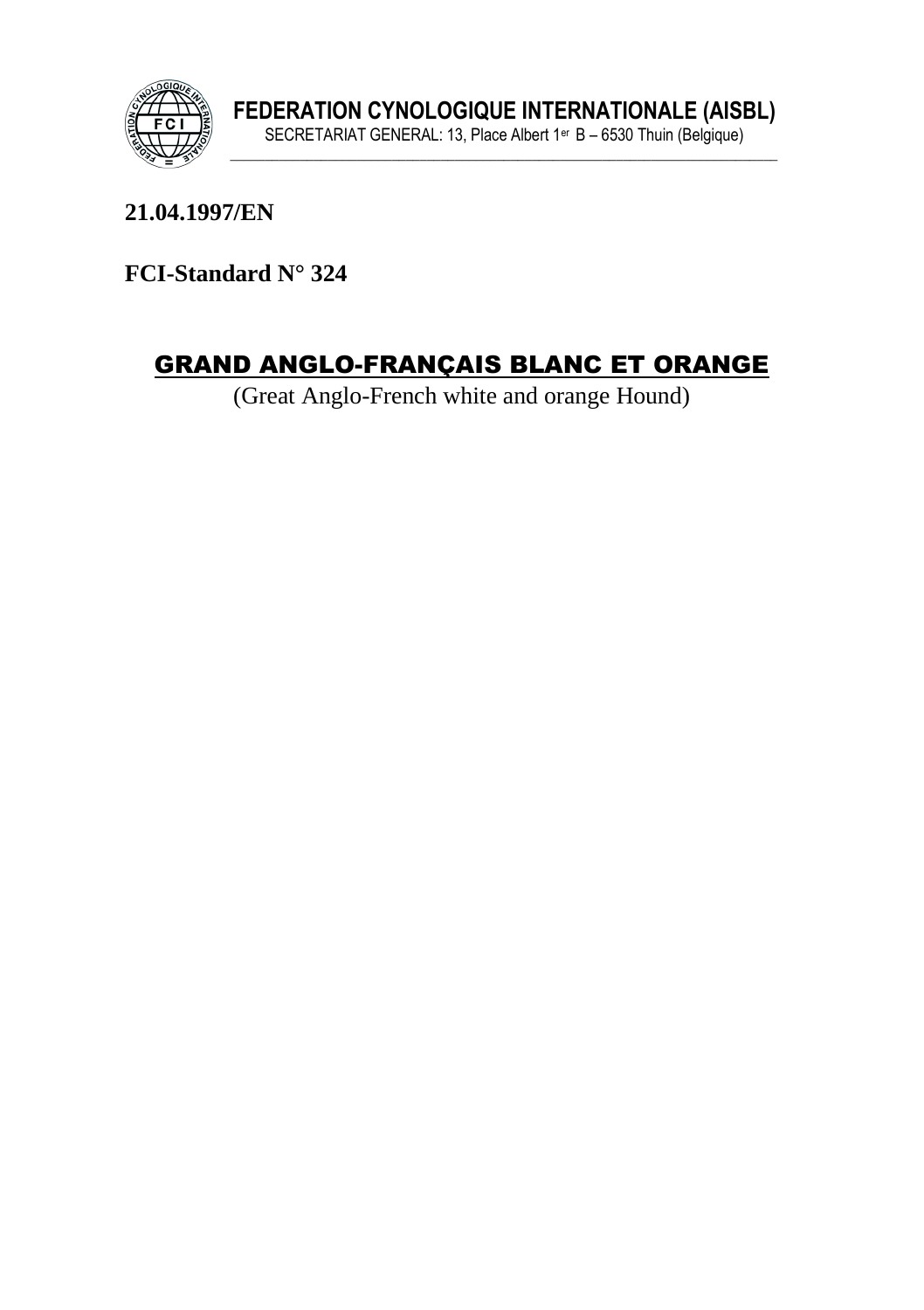**TRANSLATION**: Mrs. Peggy Davis, brought up to date by Dr. J.- M. Paschoud. Official language (FR).

**ORIGIN**: France.

#### **DATE OF PUBLICATION OF THE OFFICIAL VALID STANDARD**: 27.01.1983.

**UTILIZATION**: Scenthound.

FCI-CLASSIFICATION: Group 6 Scenthounds and related breeds. Section 1.1. Large-sized Hounds. With working trial.

**GENERAL APPEARANCE**: Quite a strong dog, powerful, showing more English blood in his head than his tricolour colleague.

**HEAD**: Quite short and broad.

CRANIAL REGION:

Skull: Rather broad and flat without occipital protuberance; superciliary arches not prominent. Stop: Well marked.

FACIAL REGION: Nose: Black or orangy brown. Muzzle: Bridge of nose rather shrot. Lips: Extending over the lower jaw and giving the muzzle some squareness.

**EYES**: Big, brown and dark.

**EARS**: Set on quite broadly at eye level line or slightly above, quite thick, slightly turned in and rather short.

**NECK**: Straight; slight dewlap.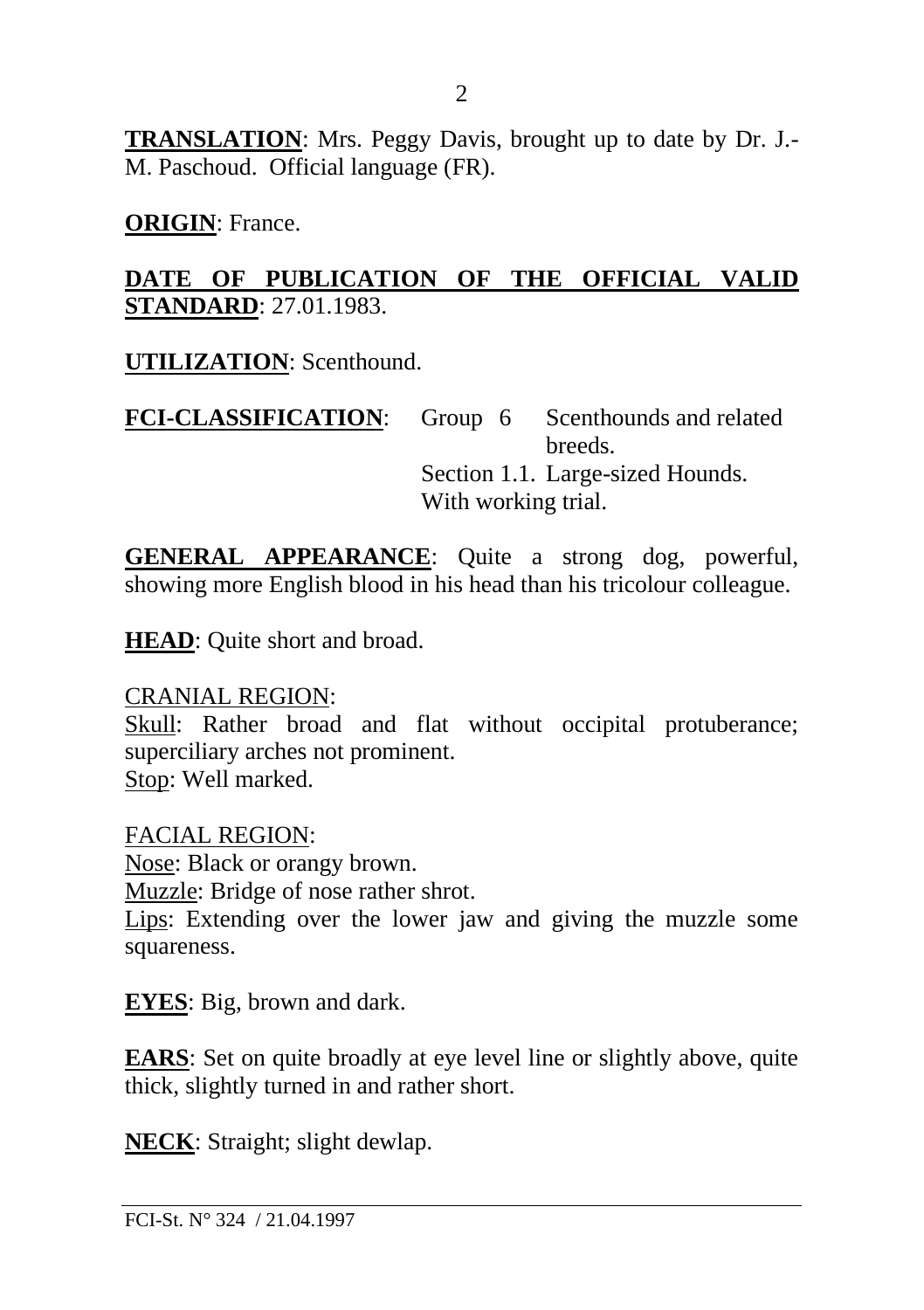#### **BODY**:

Back: Broad and muscular. Loin: Broad, rather short. Croup: Rather round. Chest: Quite deep and let down. Ribs long, slightly rounded. Underline and belly: Flank well filled out.

**TAIL**: Quite long, sometimes towards the tip with few longer and coarser, slightly offstanding hairs (like ears of grain) around the tail.

### **LIMBS**

FOREQUARTERS: General appearance: Strong, broad and vertical. Shoulder: Close to the chest but well muscled. Forefeet: Rather ground.

HINDQUARTERS: Thighs: Muscular and fleshy. Hocks: Slightly bent and close to the ground. Hind feet: Rather ground.

#### **GAIT/MOVEMENT**: Easy.

**SKIN:** White with orange or yellow patches.

#### **COAT**

Hair: Short and not too thick.

Colour: White-lemon or white-orange on condition that the orange is not too dark tending to red.

#### **SIZE**:

Height at the withers: 60 cm to 70 cm.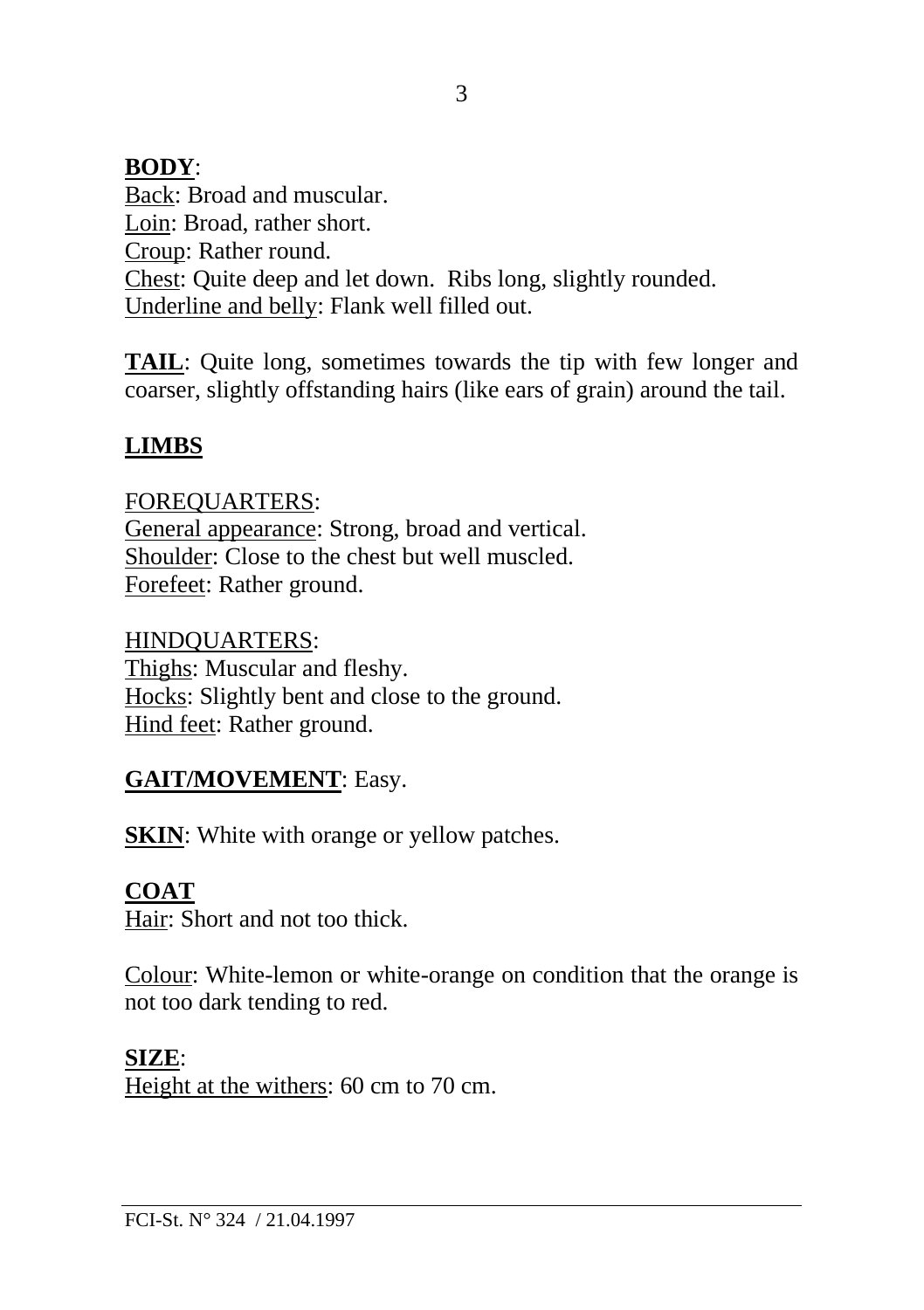**FAULTS** : Any departure from the foregoing points should be considered a fault and the seriousness with which the fault should be regarded should be in exact proportion to its degree and its effect upon the health and welfare of the dog.

- Faults of conformation.
- Butterfly nose.
- Muzzle too thin.
- Over-or undershot mouth.
- Light eyes.
- Excessive dewlap.
- Curved tail or deviated to the side.
- Colours of coat other than those previously mentioned (black or red hair).

## **DISQUALIFYING FAULTS**:

- Aggressive or overly shy dogs.
- Any dog clearly showing physical or behavioural abnormalities.

## **N.B.**:

- Male animals should have two apparently normal testicles fully descended into the scrotum.
- Only functionally and clinically healthy dogs, with breed typical conformation should be used for breeding.